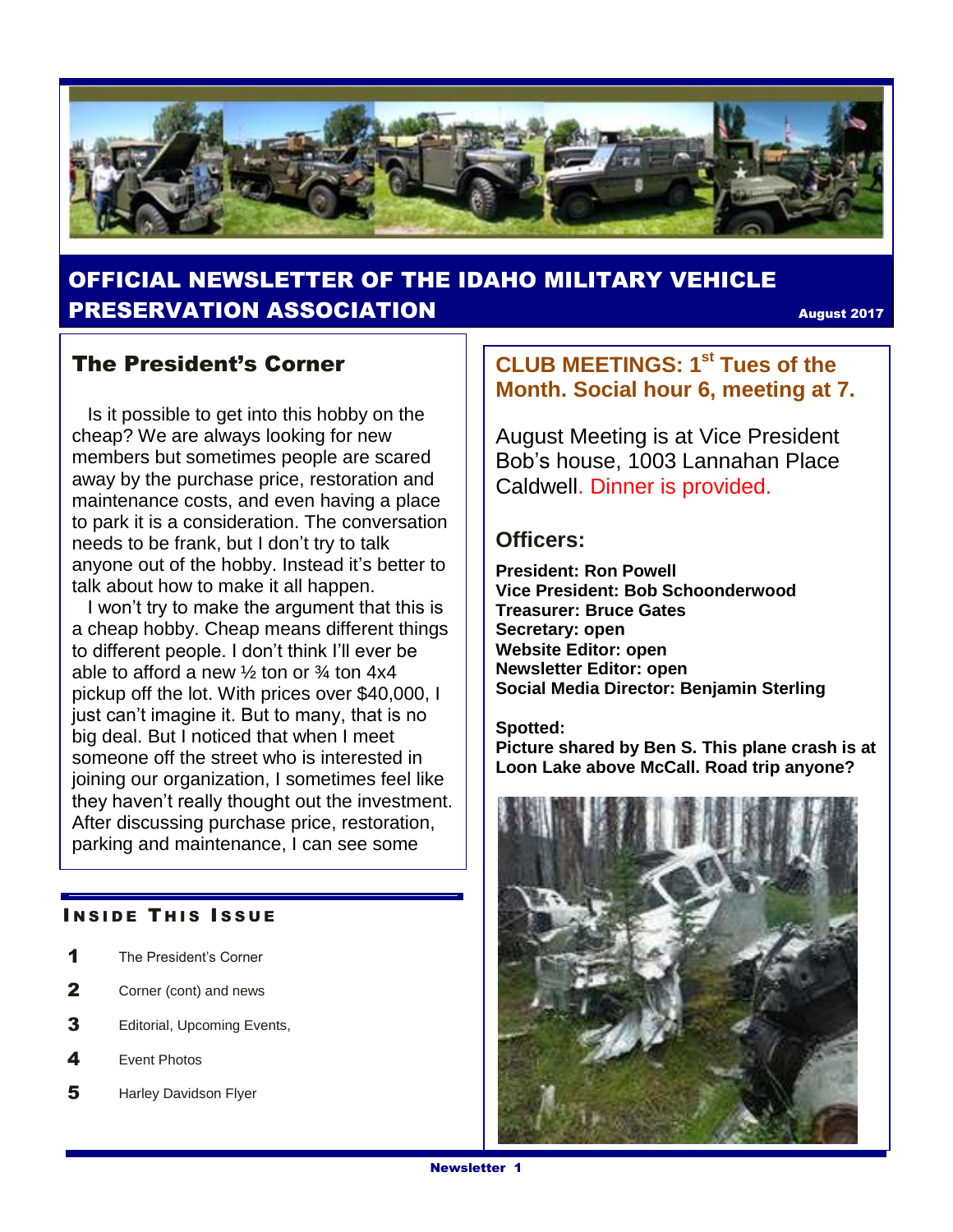folks shy away immediately. That is too bad really. I recently picked up a M38A1 that runs and drives for \$3000. I changed the fluids, tuned it up, traded some parts for wheels, and got some new tires mounted and balanced (add \$700). I'll do the paint job and body work at home in my garage. It won't be a frame off, but I have every good intention of being invested in this thing for no more than \$4500. I think that price will even include canvas top and seat covers! Will it be perfect? Uh no but I think for that price it'll be a 15 yard jeep. That means it looks good at 15 yards away haha

 Is this price point considered normal or average for our hobby? Certainly not. Most of our members have award winning or first class restorations. But I'd hate to lose potential members because they are too concerned about price.

-Ron  $\frac{1}{2}$ 

## **Meetings:**

**August Meeting**: VP Bob's House, 1003 Lannahan Place, Caldwell **September Meeting**: Ron's house, 2592 N Dalton Lane. This is potluck.Burgers and brats provided. Please RSVP. **October Meeting**: Open, anyone care to host?

## **It was in the news**

**- We welcome new members: Max Pearcy and Mitch Johnson.**

**- In the April newsletter there was a picture of the museum aircraft carrier USS Midway, which is anchored in San Diego. Our own Korean War era vet Al Mizner tells us he served on the Midway, and his bunk was under the forward catapults. He didn't say if he got much sleep.** 

**- The JLTV, or Joint Light Tactical Vehicle is being fielded, and will soon replace about 500 HMMWVs of the 10th Mt. Division.** 

**-The army has been testing silencers on its weapons systems for about 10 years now, to include machine guns up to 50 caliber.** 

#### **The silencer is nothing new actually; having been in use since WW1.**

- **Wanted**: your newsletter articles, pictures, or editorials. Send them to Ron.

-Don created this cool startup and mobile testing box which he uses for projects and vehicles. In this picture its being used on Ron's Dodge WC to start the engine for the 1<sup>st</sup> time.



#### **Quotes of the Day**

"Self appraisal bias: 'they say if everyone saw themselves as they truly are they would be clinically depressed' "

"(On surviving on the raft for 47 days) We had truly made it on a wing and prayer."

― **[Louis Zamperini](https://www.goodreads.com/author/show/207905.Louis_Zamperini)**, **[Devil at My Heels](https://www.goodreads.com/work/quotes/353573)** (You can read about his amazing story of his bomber crash in WW2, years of captivity and torture by the Japanese, and his story of forgiveness. Read the book Unbroken.

-"All right. They're on our left. They're on our right. They're in front of us, they're behind us. They can't get away this time'."

― [quoting Colonel "Chesty" Puller](http://www.goodreads.com/author/show/16879969.Jeff_Shaara_quoting_Colonel_Chesty_Puller)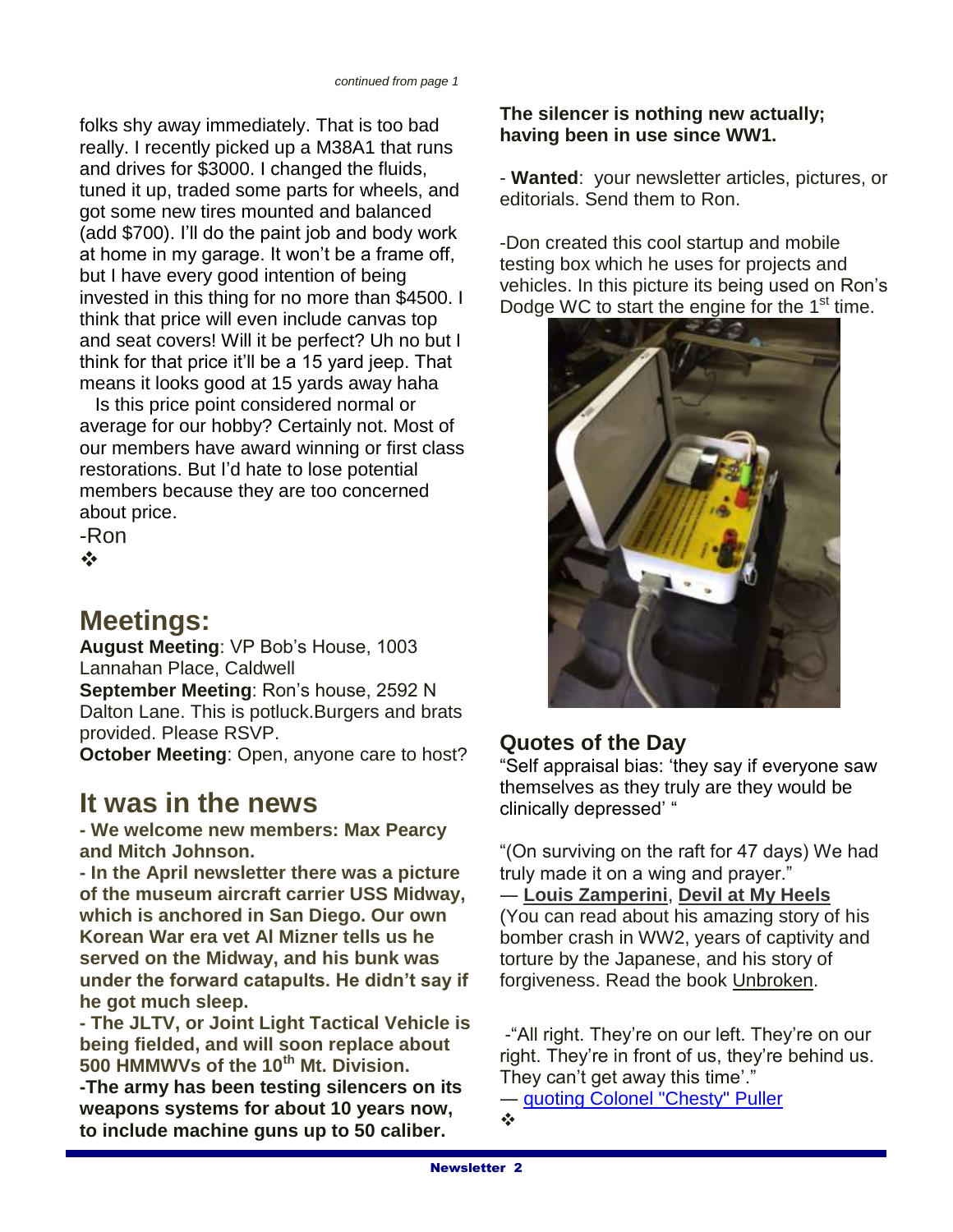## **The 4 stages of love (as in owning a military vehicle). By Ron**

 Getting that new Military Vehicle is like finding that elusive feeling of true love. You may instinctively know it's only hormonal, like the rush of dopamine or serotonin pleasuring your brain. But that "she is so beautiful" moment happens and you are hooked.

 Well I wasn't looking for love as I'm happily married, but I was looking for yet another jeep and that kind of felt like dirty cheating. I was taking some gentle ribbing from some IMVPA members for being El Presidente and having only half finished derelict vehicles. Then one day I opened up craigslist and found a beautiful red, and running M38A1. I remembered from my psychology classes that this experience is a lot like the 4 stages of love. **Stage 1** the "infatuation phase". Defined as a cause to be foolish, deprived of sound judgment, and inspired to open wallet and let your money (and brains) fall out. So I brought this young beauty ahem, a 1954 M38A1 home, knowing full well the honeymoon phase only lasts 1-6 months.

 **Stage 2** is sometimes refered to as the power struggle or bonding stage. It begins when the romance wears out and the, er, bondo is discovered. You will know when you at stage 2 when your "beauty" has been taking up too much time or money or breaks down and won't start. Some people break off the uh, relationship right there, preferring the emotional high in stage one. I realize now that I bought this jeep from someone who was well into stage 2. Fools! Their loss for letting this red beauty go!

 **Stage 3** is the transformation stage, and in marriage its sometimes called disolusionment. You discover that life, as in marriage is actually hard work and effort. In this stage Your "princess military vehicle" has fallen off the pedestal of worship so to speak, and you see her for who she really is, warts and all. Its stage 3 when you realize she needs new wiring, tires, canvas, paint, and rare expensive parts. You may then experience some little measure of regret. I've been here. It's a feeling that I'd rather subsist on a diet of Southern Comfort and green apples than go out to the garage and work on that red bastard jeep.

 **Stage 4** is about a blissful relationship, or finding REAL love. With your spouse or partner, that no doubt means you have both accepted each other, are happy, and are joined in a feeling of bliss or contentment (you are usually mature enough to reach this stage by your 3<sup>rd</sup> marriage). You are complete and you complete each other. You have met the wise man on the mountain, and he is you. Total Jungian individuation is within your grasp! With a beautiful award winning factory class military vehicle however, it means that wiring problems and brake issues only pop up in the middle of a parade. Now its running like crap, and even the brake light is leaking oil. These are the times that try men's souls; and serve to make you want to wash your face in gasoline and chain smoke. Will you ever get to stage 4 with your MV? Its likely that your love" will start acting like a demon possessed, and even with your priest yelling "the power of Christ commands you!" won't be enough to get it to idle right, the front end to stop shaking, or the left headlight to work.

 For love and marriage, your journey culminates at Stage 4. For the military vehicle owner however, you have 2 paths. One is to sell it and go to stage 1, or to park it out in the barn and then go to stage 1. This process works great! It can be repeated until you have or have had dozens of vehicles! Maybe there should be a new stage for what this is called.

## **UPCOMING EVENTS Idahomvpa.org**

**- Kuna Days Parade, August 5th .** This is new. POC is Ben S. Contact him for details.

**- Harley Davidson Military Appreciation Day**, Aug 26<sup>th</sup>. This is a club favorite and is a park and relax type of event. Set up at 0900AM and goes from about 11-4PM. POC is Barry M.

- **8th Annual Chrome at the Home at the Idaho Veteran's Home.** Sept 23rd; set up is 0900 and it starts at 10AM, ends at 2PM. There will be free lunch fund raiser for the vets home. Limited to 5 Military Vehicles due to space (No 6x6 trucks or bigger please). Please RSVP with Ron. **Gowen Field Thunder Air Show, 0830AM -430PM. October 14-15<sup>th</sup>. Over 65K people are** expected to attend. Air show at 11AM daily. Our attendance is tentatively approved. More to follow.

**Boise Veterans Day Parade, November 4<sup>th</sup>, 0925 start time. Line up is at 8AM. We've been** asked to lead the parade and provide WW2 vehicles for VIPs.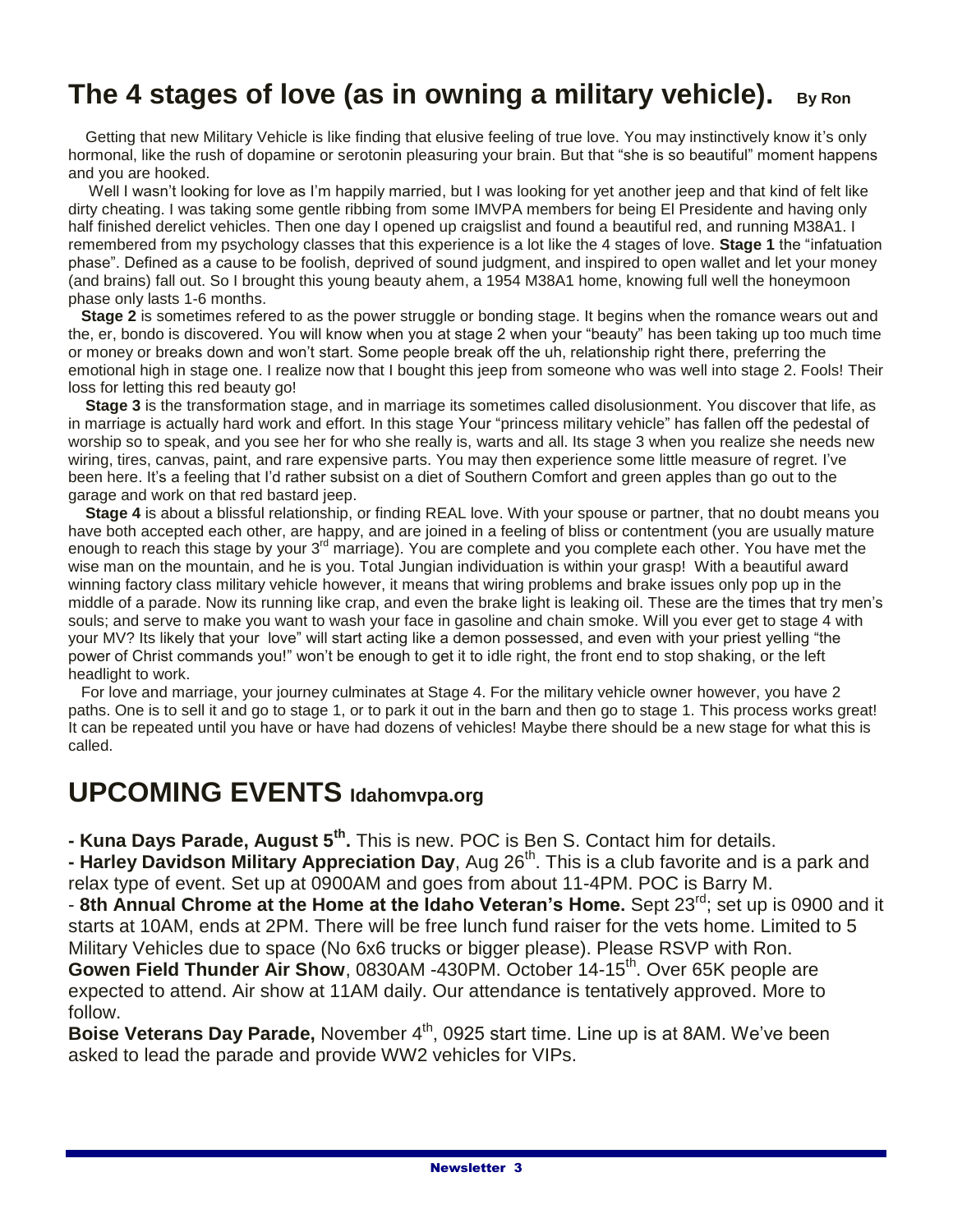



❖ **Not a bad find for a cheap jeep. Of course no one likes the M38A1 Boo hoo! But it runs, drives, doesn't leak and is rust free! Sometimes even a blind man can catch a fish.**

Cool, a cheap jeep! Ugly but with new tires. Changed fluids and everything works. A quick brake inspection reveals no leaks and nice pads.

# **Kohler Lawn**

**Kohler Lawn Cemetery of Nampa conducted its annual Memorial Day Ceremony and celebration. The IMVPA loves to support this event, and this year members were out in force. The event was also supported by the City of Nampa Police Dept, the American Legion, The boy scouts, the Young Marines, and many others.**